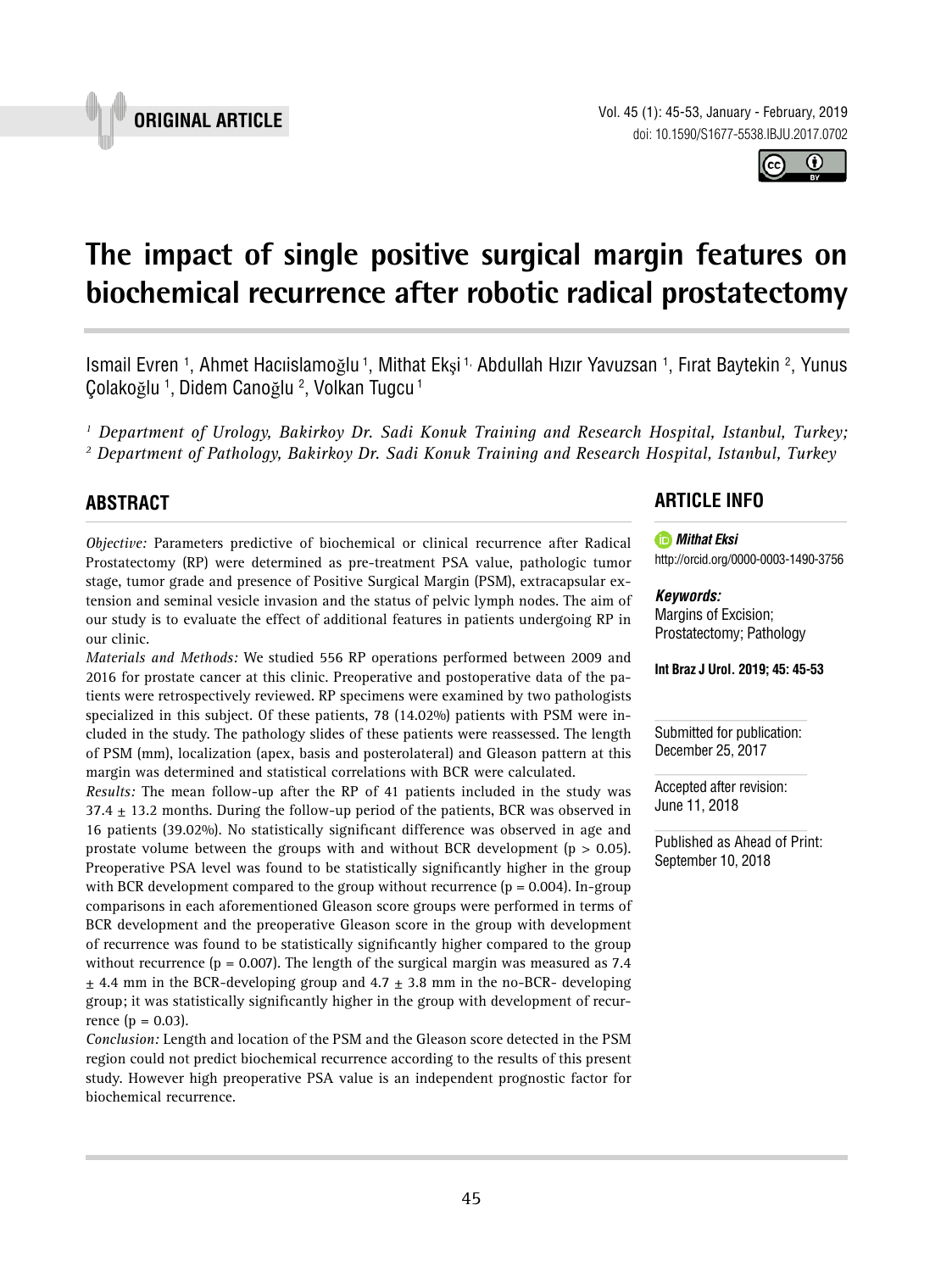# **INTRODUCTION**

Radical prostatectomy (RP) is the standard of care for young men who have organ confined prostate cancer (1). In the pathological examination of the specimen, the presence of cancer cells in the resected area stained with ink is called positive surgical margin (PSM) and is considered as incomplete resection. In general, PSM ratios are reported between 6 - 41% after RP (2, 3).

PSM is regarded as an independent risk factor for the development of biochemical recurrence (BCR), local recurrence and distant metastasis (4).

In this study, we aimed to determine whether the features of single positive surgical margins have any impact on biochemical recurrence in patients who underwent robot assisted radical prostatectomy (RARP).

# **MATERIAL AND METHODS**

We studied 556 RARP operations performed between 2009 and 2016 for prostate cancer at our clinic. Preoperative and postoperative data of the patients were retrospectively reviewed. The surgeries were performed in the Vinci SI or XI surgical systems® (Intuitive Surgical Inc., Sunnyvale, California, USA). All RARPs have been performed by a single surgeon (V.T) using the Frankfurt technique described by Wolfram and colleagues (5).

Age (year), prostate volume measured by transrectal ultrasonography (cc), preoperative PSA level (ng / mL), Gleason score of the preoperative biopsy, Gleason scores of the RP specimen, extraprostatic extension (EPE), PSM and postoperative PSA level of the patients were recorded. The BCR criterion (biochemical recurrence) was accepted as PSA level above 0.2 ng / mL in 2 consecutive measurements. Of these patients, 78 (14.02%) patients with PSM and that did not require or accept any adjuvan therapies after radical prostatectomy were included in the study. The pathology slides of these patients were reassessed. The length of PSM (mm), localization (apex, basis and posterolateral) and Gleason pattern at this margin was determined and statistical correlations with BCR were calculated. Patients with seminal vesicle involvement

in RP specimen ( $n = 6$ , 7.6%) and PSM in multiple foci ( $n = 22$ , 28.2%) were excluded in order to provide a more explicit and clearer assessment of the effect of these PSM factors on BCR. Nine (11.5%) patients who had no regular PSA follow-up were also excluded from the study. Finally, a total of 41 patients (52.5%) were included in the study.

Patients were divided into two groups as with BCR ( $n = 16$ , 39%) and without BCR ( $n = 25$ , 61%) groups. The data obtained from these groups were statistically compared.

#### **Pathological Evaluation**

RP specimens were examined by two pathologists specialized in this subject. All of the prostatic tissue was processed into 4 - 5 mm thick cross - sections from the apex through the bladder neck. The entire surface was marked as surgical border with India ink. Microscopic examination of the neoplastic areas in contact with the ink was evaluated as surgical margin positivity. Positive surgical margin length was measured with a ocular micrometer in the microscope. Incidental incisions through the tumoral tissue were not evaluated as positive surgical margin. Surgical border evaluation in EPE areas was done as described.

#### **Statistical Methods**

Mean, standard deviation, median, lowest, highest, frequency and ratio was used for the descriptive statistics of the data. The distribution of the variables was analyzed with the Kolmogorov - Smirnov test. Independent sample t test was used for the analysis of quantitative independent parametric data and Mann - Whitney U Test was used for the analysis of the nonparametric data. The independent qualitative data were analyzed by Chi - square test and the Fisher test was used when Chi - square test conditions were not met SPSS 22.0 program was used to perform the statistical analyses.

# **RESULTS**

Mean age, preoperative PSA level, and prostate volume were  $61.7 \pm 5.1$  years,  $10.7 \pm 7.2$ ng / mL and 39.1  $\pm$  19 cc, respectively. In terms of preoperative Gleason scores, Gleason  $3 + 3 = 6$ was detected in 19 patients (46.3%), Gleason  $3 + 4$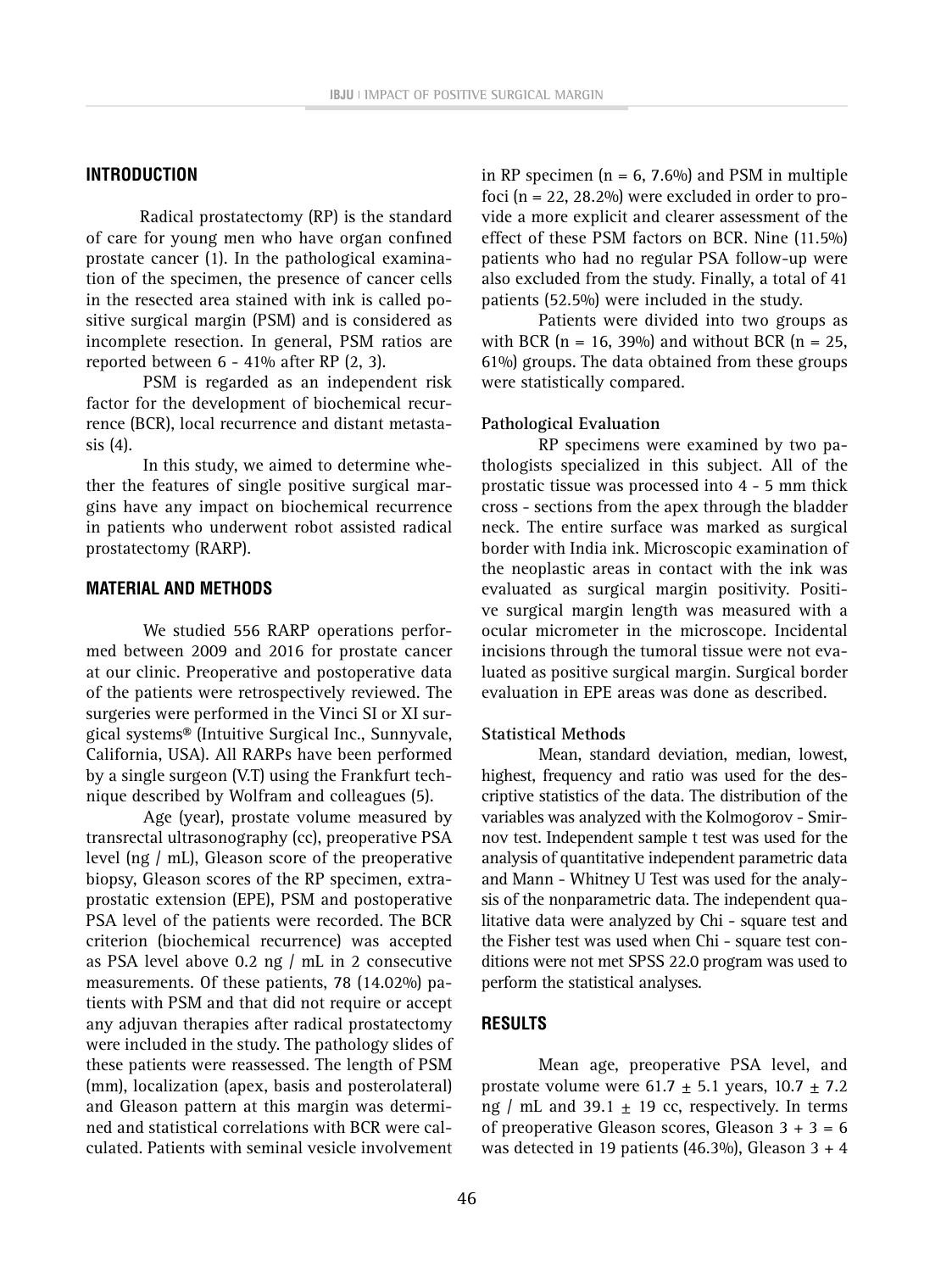$= 7$  and  $4 + 3 = 7$  were detected in 10 patients  $(24.4\%)$ , and Gleason  $4 + 4 = 8$  was detected in 2 patients (4.9%). Gleason scores obtained after the pathological evaluation of RP specimen were as follows; Gleason  $3 + 3 = 6$  in 11 patients  $(26.8\%)$ , Gleason 3 + 4 = 7 in 15 patients  $(36.6\%)$ , Gleason  $4 + 3 = 7$  in 10 patients (24.4%), Gleason  $4 + 4 = 8$  in 4 patients (9.8%) and Gleason  $4 + 5 = 9$  in 1 patient (2.4%). From Gleason scores of TRUS Bx to prostatectomy specimens, upgrading and downgrading was detected in 31.7% and 4.8% of the patients, respectively. The mean length of the surgical margin in non recurrence and in recurrence groups were  $4.7 \pm 3.8$  and 7.4  $±$  4.4 mm, respectively. In non recurrence group, Gleason pattern at the PSM area was 3 for 88% of the patients  $(n = 22)$  and for 12% was 4  $(n = 3)$ . In the recurrence group, Gleason pattern at the PSM area was 3 for 62.5% of the patients  $(n =$ 10) and for 37.5% was 4 ( $n = 6$ ). The mean Gleason scores at the PSM area in non recurrence and recurrence groups were  $3.1 \pm 0.3$  and  $3.4 \pm 1.5$ 0.5, respectively. PSM was detected to be at the posterolateral prostate in 25 (61.0%) patients and at the prostatic apex in 16 (39.0%) patients. Review of the RP specimen revealed absence of EPE in 23 patients (56.1%) and presence of EPE in 18 patients (43.9%). There was not any PSM at the EPE area for any patients. These data are presented at Table-1.

The mean follow-up after the RP of 41 patients included in the study was  $37.4 \pm$ 13.2 months. None of the patients died during follow-up period.

|                          |                |              | Min-Max                  |                          | Median      |                | Mean $\pm$ SD / n/% |       |
|--------------------------|----------------|--------------|--------------------------|--------------------------|-------------|----------------|---------------------|-------|
| Age (years)              |                | 45           | ä,                       | 71                       | 62          | 61.7           | $\pm$               | 5.1   |
| Preoperative PSA (ng/mL) |                | 1.8          | $\overline{\phantom{a}}$ | 30                       | 9.7         | 10.7           | $\pm$               | 7.2   |
| Prostate volume (cc)     |                | 17           | $\blacksquare$           | 96                       | 32          | 39.1           | $\pm$               | 19    |
| <b>Gleason Score</b>     |                |              |                          |                          |             |                |                     |       |
|                          | $3 + 3$        |              |                          |                          |             | 19             |                     | 46.3% |
|                          | $3 + 4$        |              |                          |                          |             | $10$           |                     | 24.4% |
| Preoperative             | $4 + 3$        |              |                          |                          |             | $10$           |                     | 24.4% |
|                          | $4 + 4$        |              |                          |                          |             | $\overline{2}$ |                     | 4.9%  |
|                          | $3 + 3$        |              |                          |                          |             | 11             |                     | 26.8% |
|                          | $3 + 4$        |              |                          |                          |             | 15             |                     | 36.6% |
| RP Specimen              | $4 + 3$        |              |                          |                          |             | $10$           |                     | 24.4% |
|                          | $4 + 4$        |              |                          |                          |             | $\overline{4}$ |                     | 9.8%  |
|                          | $4 + 5$        |              |                          |                          |             | 1              |                     | 2.4%  |
| <b>Surgical Margin</b>   |                |              |                          |                          |             |                |                     |       |
| Length (mm)              |                | $\mathbf{1}$ |                          | 18                       | $\mathbf 5$ | 5.7            | $\pm$               | 4.2   |
| Gleason Patern           |                | 3            |                          | $\overline{\mathcal{A}}$ | $\sqrt{3}$  | 3.2            | $\pm$               | 0.4   |
|                          | Posterolateral |              |                          |                          |             | 25             |                     | 61%   |
| Location                 | Apex           |              |                          |                          |             | 16             |                     | 39%   |
|                          | $(\mathsf{-})$ |              |                          |                          |             | 23             |                     | 56.1% |
| EPE                      | $(+)$          |              |                          |                          |             | 18             |                     | 43.9% |

|  | Table 1 - Preoperative and postoperative parameters. |  |  |  |
|--|------------------------------------------------------|--|--|--|
|--|------------------------------------------------------|--|--|--|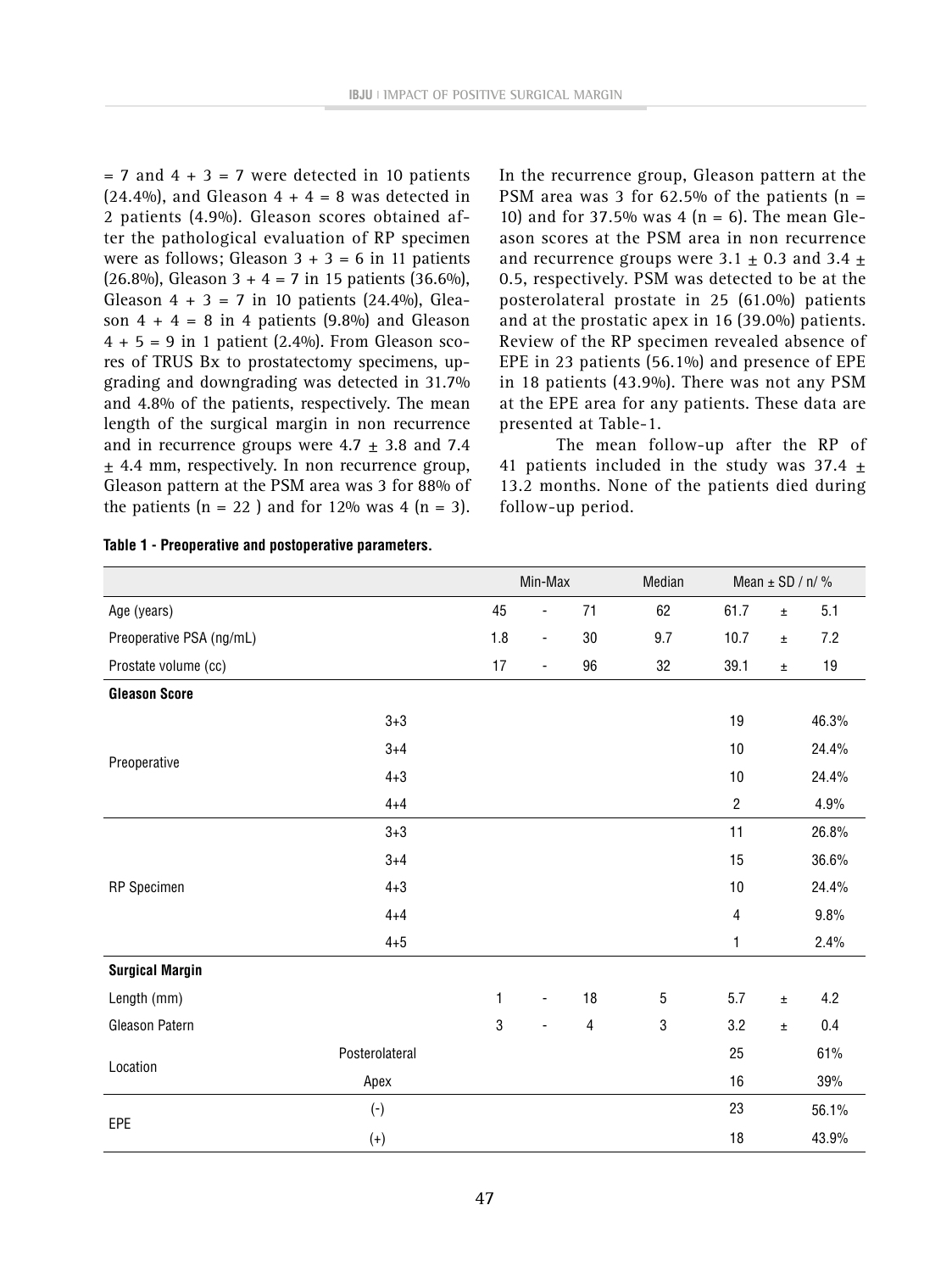During the follow-up period of the patients, BCR was observed in 16 patients (39.02%). No significant difference was observed in age and prostate volume between the groups with and without BCR development ( $p > 0.05$ ). Preoperative PSA level was found to be significantly higher in the group with BCR development compared to the group without recurrence  $(p = 0.004)$ . In - group comparisons in each aforementioned Gleason score groups, BCR development and the preoperative Gleason score in the group with recurrence was found to be significantly higher compared to the group without recurrence  $(p = 0.007)$ . When the RP specimen Gleason scores were compared, no significant difference was found between the two groups ( $p > 0.05$ ). There was no significant difference in EPE presence between the groups (p > 0.05) (Table-2).

The mean length of the PSM was significantly higher ( $p = 0.03$ ) in the BCR group (7.4)  $+$  4.4 mm) than in the non - BCR group  $(4.7 +$ 3.8 mm). No significant differences were found between the two groups in the Gleason pattern in the PSM region and the localization of the PSM among other factors of surgical margin  $(p > 0.05)$ (Table-2). Image of the surgical margin in shown in Figures 1A and 1B.

When all the data obtained by logistic regression model were evaluated in terms of biochemical recurrence, preoperative PSA, preoperative Gleason score and length were found to be significantly efficient in the prediction of the patients

|                          |                | Recurrence (-)      |       |        |     | Recurrence $(+)$   |       |        |           |       |                |
|--------------------------|----------------|---------------------|-------|--------|-----|--------------------|-------|--------|-----------|-------|----------------|
|                          |                | Mean $\pm$ SD / n/% |       | Median |     | Mean $\pm$ SD/ n/% |       | Median | ${\sf P}$ |       |                |
| Age (years)              |                | 61.5                | Ŧ     | 5.7    | 62  | 62.1               | $\pm$ | 4.1    | 61.5      | 0.745 | $^\mathrm{t}$  |
| Preoperative PSA (ng/mL) |                | 8.3                 | Ŧ     | 5.6    | 6.7 | 14.4               | $\pm$ | 8      | 12.2      | 0.004 | ${\sf m}$      |
| Prostate volume (cc)     |                | 38.6                | $\pm$ | 19.1   | 32  | 40                 | $\pm$ | 19.3   | 32        | 0.611 | $\mathsf m$    |
| <b>Gleason Score</b>     |                |                     |       |        |     |                    |       |        |           |       |                |
|                          | $3 + 3$        | 15                  |       | 60%    |     | $\overline{4}$     |       | 25%    |           | 0.007 |                |
| Preoperative             | $3 + 4$        | $\overline{7}$      |       | 28%    |     | 3                  |       | 18.8%  |           |       | $\mathsf{X}^2$ |
|                          | $4 + 3$        | $\overline{c}$      |       | 8%     |     | 8                  |       | 50%    |           |       |                |
|                          | $4 + 4$        | 1                   |       | 4%     |     | 1                  |       | 6.3%   |           |       |                |
|                          | $3 + 3$        | 8                   |       | 32%    |     | 3                  |       | 18.8%  |           | 0.591 |                |
|                          | $3 + 4$        | 11                  |       | 44%    |     | 4                  |       | 25%    |           |       |                |
| <b>RP</b> Specimen       | $4 + 3$        | $\overline{4}$      |       | 16%    |     | 6                  |       | 37.5%  |           |       | $\mathsf{X}^2$ |
|                          | $4 + 4$        | $\overline{c}$      |       | 8%     |     | 2                  |       | 12.5%  |           |       |                |
|                          | $4 + 5$        | $\pmb{0}$           |       | $0\%$  |     | 1                  |       | 6.3%   |           |       |                |
| <b>Surgical Margin</b>   |                |                     |       |        |     |                    |       |        |           |       |                |
| Length (mm)              |                | 4.7                 | $\pm$ | 3.8    | 3.5 | 7.4                | Ŧ.    | 4.4    | 8         | 0.030 | m              |
| Gleason Pattern          |                | 3.1                 | $\pm$ | 0.3    | 3   | 3.4                | $\pm$ | 0.5    | 3         | 0.057 | m              |
| Location                 | Posterolateral | 18                  |       | 72%    |     | 7                  |       | 43.8%  |           |       | $\mathsf{X}^2$ |
|                          | Apex           | $\overline{7}$      |       | 28%    |     | 9                  |       | 56.3%  |           | 0.070 |                |
| EPE                      | $(-)$          | 16                  |       | 64%    |     | $\overline{7}$     |       | 43.8%  |           |       | $\mathsf{X}^2$ |
|                          | $(+)$          | 9                   |       | 36%    |     | 9                  |       | 56.3%  |           | 0.202 |                |

**Table 2 - Recurrence and relationship with parameters.**

**t =** t test; **m =** Mann-whitney u test; **X² =** Chi-square test; **RP =** Radical prostatectomy; **EPE =** Extraprostatic extension.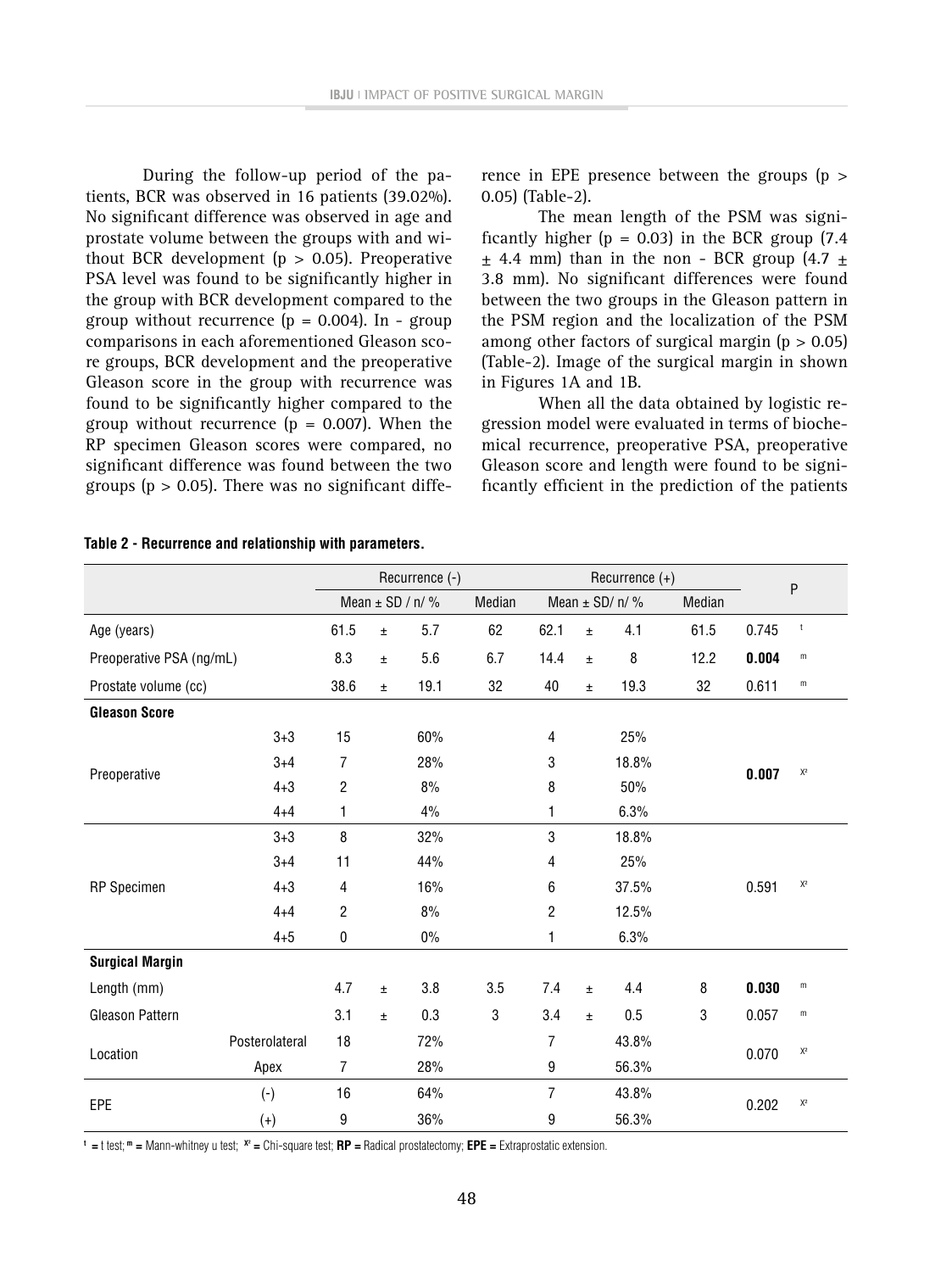

**Figure 1A and 1B - Acinar adenocarcinoma with Gleason 4 pattern. It is shown with 40 X and 100 X magnification respectively. Positive surgical margin length 3 mm.**

with and without recurrence in the univariate model ( $p < 0.05$ ). On the other hand, as a result of the multivariate reduced model, preoperative PSA was found to be a significant and independent predictor of the patients with and without recurrence (p  $= 0.019$  (Tables 3 and Figure 2).

**DISCUSSION**

RP is the standard treatment for localized prostate cancer in young patients (1). Parameters predictive of biochemical or clinical recurrence after RP were determined as pre - treatment PSA value, pathologic tumor stage, tumor grade and presence of PSM, extracapsular extension and seminal vesicle invasion and the status of pelvic lymph nodes (4, 6-8). The preoperative PSA values of the study group with development of BCR included in this present study were found to be significantly higher in both univariate and multivariate analyzes compared to the group without development of BCR. In addition, patients with a

#### **Table 3 - Parameters predicting biochemical recurrence.**

|                          |                | Univariate Model                          | Multivariate Model |                |                                          |       |  |
|--------------------------|----------------|-------------------------------------------|--------------------|----------------|------------------------------------------|-------|--|
|                          | 0 <sub>R</sub> | $%95$ Cl                                  | P                  | 0 <sub>R</sub> | $%95$ Cl                                 | P     |  |
| Age (years)              | 1.02           | 0.9<br>1.16<br>$\overline{\phantom{a}}$   | 0.738              |                |                                          |       |  |
| Preoperative PSA (ng/mL) | 1.15           | 1.02<br>1.28<br>$\overline{\phantom{a}}$  | 0.019              | 1.15           | 1.02<br>1.28<br>$\overline{\phantom{0}}$ | 0.019 |  |
| Preop Gleason S.         | 2.71           | 1.25<br>5.86<br>$\overline{\phantom{a}}$  | 0.011              |                |                                          |       |  |
| Specimen Gleason S.      | 1.85           | 0.95<br>3.60<br>$\overline{\phantom{a}}$  | 0.069              |                |                                          |       |  |
| Prostate weight (cc)     | 1              | 0.97<br>1.04<br>$\overline{\phantom{a}}$  | 0.816              |                |                                          |       |  |
| EPE                      | 2.29           | 0.63<br>8.23<br>$\overline{\phantom{a}}$  | 0.206              |                |                                          |       |  |
| PSM Length (mm)          | 1.18           | 1.41<br>1<br>$\overline{\phantom{a}}$     | 0.042              |                |                                          |       |  |
| Gleason Pattern at PSM   | 4.40           | 0.91<br>21.25<br>$\blacksquare$           | 0.065              |                |                                          |       |  |
| <b>PSM Location</b>      | 3.31           | 0.88<br>12.35<br>$\overline{\phantom{a}}$ | 0.075              |                |                                          |       |  |

Logistic Regression Model

**EPE =** Extraprostatic extension; **PSM =** Positive surgical margin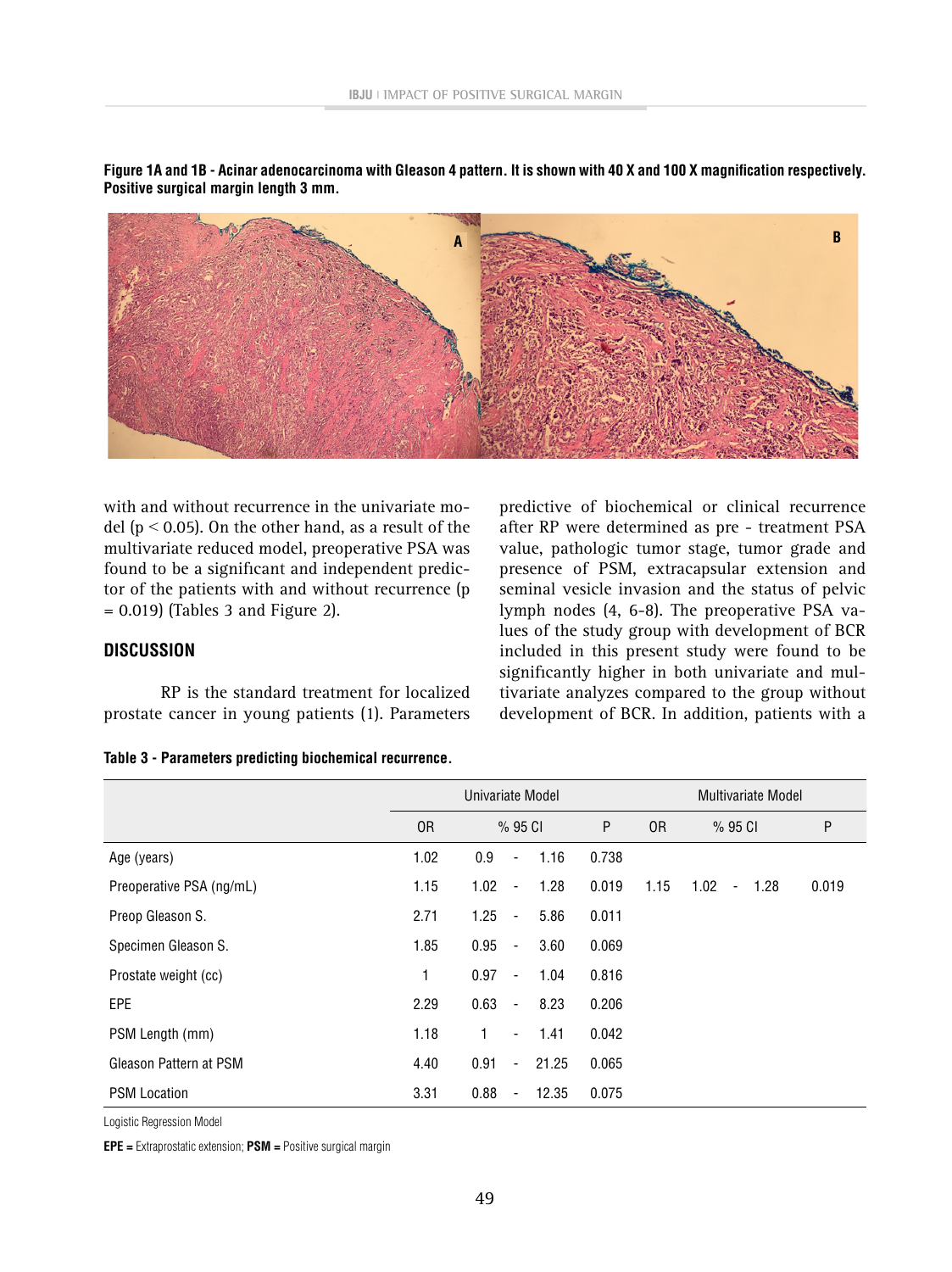

**Figure 2 - Preoperative PSA levels and association with biochemical recurrence.**

high Gleason score in biopsy specimen were found to have significantly higher BCR rates, but this parameter was not an indepent predictor by multivariate analysis.

PSM may develop as a result of incision of a tumor with extracapsular invasion or through an inappropriate incision performed in organ - confined cancer (9). The variable rates of EPE (6 - 41%) are in parallel to surgical technique improvements and with an increase in RP indication for organ confined disease, which relates to wider PSA screening in the last two decades (2, 3). Tewari et al. reported the rates of PSM after open, laparoscopic and robotic radical prostatectomy (ORP, LRP, RARP) as 24.2%, 20.4% and 16.2%, respectively (10). In addition, PSM ratio in pT2 and pT3 disease have been reported as 18% and 40%, respectively (11).

PSM has been shown to be associated with prognostic parameters such as BCR, local recurrence, and distant metastasis (4, 11-13). However, since not every patient with PSM develops BCR, it is critical to determine which patient needs adjuvant treatment after RP and which of the adjuvant treatments presented in the condition of PSM (such as adjuvant radiotherapy) is an overtreatment.

Five - year BCR rate has been reported as 42 - 64% in patients with PSM (14). Epstein et al. compared patient groups with PSM and negative surgical margins (NSM) and reported the progression - free survival as 55% and 79%, respectively (15). Multivariate analysis revealed that PSM was an independent risk factor for 10 - year progression - free survival in a study performed in 1389 patients (16). This association between PSM and BCR has been demonstrated only in the group with a high risk prostate cancer, while it could not be demonstrated in the lower risk groups (3, 17, 18).

The results of the studies on the length of the PSM are controversial. Fromont et al. reported that the length of the PSM in the posterolateral area following LRP could be a major risk factor for local recurrence and the rate of residual tumor was around 60% in the presence of a PSM longer than 5 mm (19). The risk of BCR was demonstrated to be significantly increased in patients with multifocal and > 3 mm PSM in a study performed in 7160 patients with 32 years of follow-up (20). Shikanov et al. reported similar BCR rates in patients with PSM < 1 mm and in patients with NSM, while the patients with a  $PSM > 3$  mm had the lowest chance for a biochemical recurrence - free survival (21). In this present study, the length of PSM was significantly higher in the group with BCR although this difference could not be demonstrated by multivariate analysis. By the ROC analysis, the cut - off value of length of the PSM for BCR recurrence was found "7.5 mm" in our study which provide a 88% specifity and 75% positive predictive value  $(p = 0.023)$ .

The effect of presence of PSM in one or more regions is controversial in the literature. Presence of PSM in multiple foci has been reported to create significant differences in terms of disease recurrence and need for a secondary treatment compared to the presence of PSM in a single focus (22, 23). Vis et al., on the other hand, reported no significant difference between multiple PSM and solitary PSM by both univariate and multivariate analysis (11). Patients with only a single focus of PSM were included in this present study to provide the homogeneity of the data in this present study.

No consensus has been reached on the most frequent region of PSM after ORP, LRP and RARP and which region(s) are associated with BCR.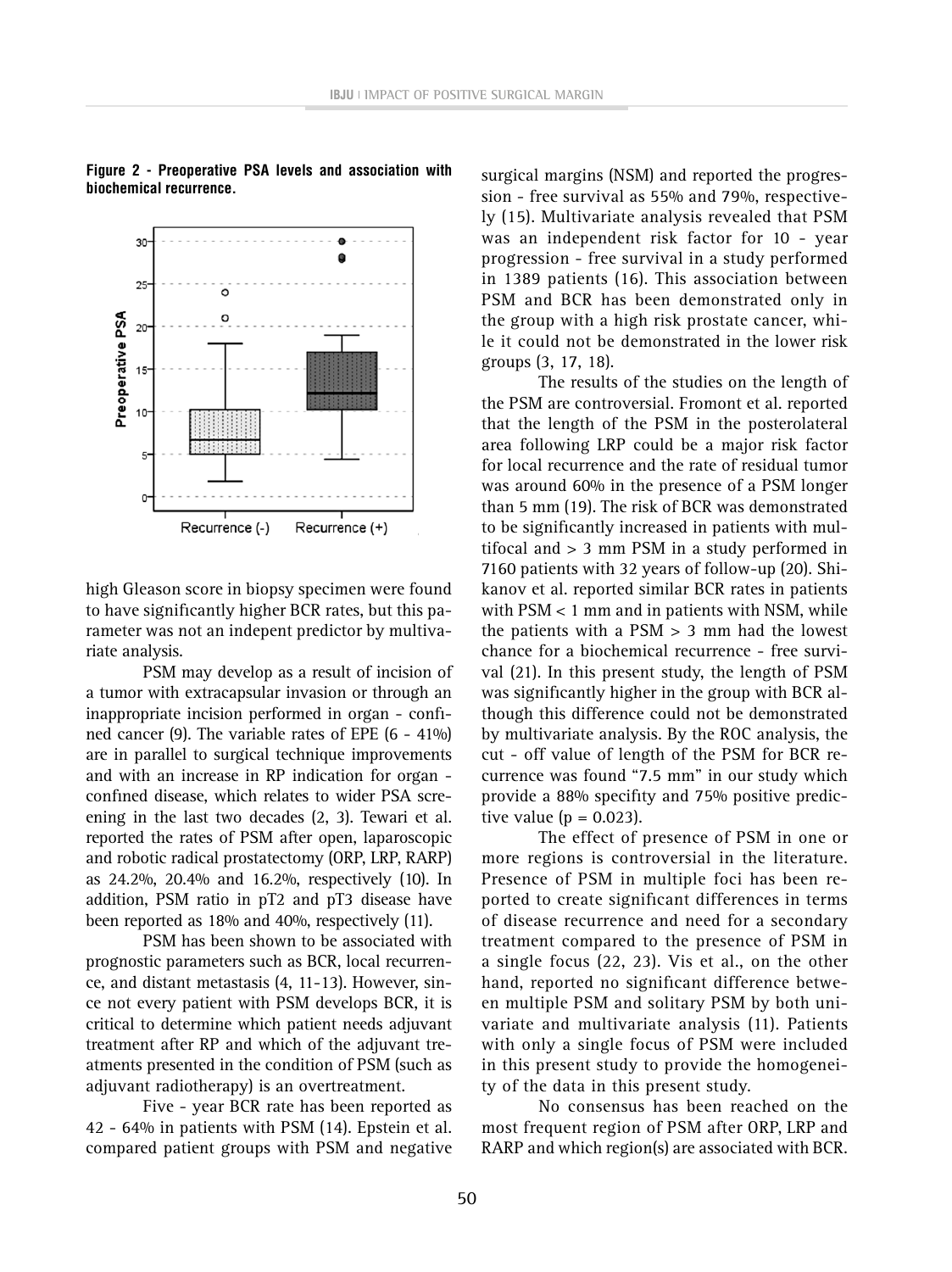The most common region of PSM after RARP has been reported to be prostatic apex region in some studies (24-26). In contrast, posterior or posterolateral region has also been reported to be the most frequent area of PSM after RARP in some other publications (27, 28). Some groups suggested that BCR was independent of location (7, 29-31). PSM located in the posterolateral region has been found to be associated with a poorer prognosis in some studies (4, 32). In a study performed with 2234 patients, PSM was reported to be associated with 5 - year clinical and BCR when it was located only in the base region, while it was found to have no effect on BCR when it was located in other anatomic regions or it was multiple, as long as it was base negative (22, 33). Epstein et al. reported that solitary apical PSM was associated with a higher recurrence rate and a shorter time to progression (15); however, no such finding could be demonstrated in other publications (7, 13, 30, 31). Fesseha et al., in their study with 590 patients, stated that the rate of BCR was similar in two groups of patients, one with presence of apical PSM and the other with NSM (30). The most frequent location of PSM found in this present study was posterolateral region in 61% and the remaining 39% were located in the apex. Univariate and multivariate analysis of the data of this present study revealed that BCR was independent of the location.

The effects of presence of focal PSM and EPE on BCR - free survival were analyzed in a study and two groups were compared and development of BCR was reported to occur in 92% and 58% respectively in the two groups (34). Paulson et al. found the 10 - year disease progression rate to be 70% in the presence of EPE and PSM (35). Lowe and Lieberman, in their study, in which they compared pT3 disease and organ confined disease, found a significantly higher rate of disease progression in pT3 disease (23). In this study, no significant effect of the presence of EPE on increased rate of BCR was demonstrated on this subset of patients with positive surgical margins.

Gleason score determined at a PSM area was reported to be an independent risk factor for BCR in some studies (36-38). Savdie et al. reported that the risk of PSA recurrence doubled in patients with Gleason 4 and 5 patterns at a PSM and

the risk was similar with the NSM patient group among patients with a Gleason 3 score at a PSM (38). In this present study, no significant difference was found in the mean Gleason scores determined at the PSM areas between the groups with and without recurrence similar with some other study in the literature (39). Also, there was no significant difference between the groups with and without recurrence according to a Gleason 3 or Gleason 4 pattern at the PSM area (chi - square and Fisher - exact test). None of the patients had Gleason 5 pattern at the PSM area in our study.

The main limitations of this study were the retrospective structure of the study, short follow-up time and the small number of patients. In relation to positive surgical margins after radical prostatectomy, most of the studies were before the Gleason updates in 2004, therefore prospective studies with larger number of patients are required in order to define the patient groups with the specifications of the surgical margin that would benefit most from the adjuvant radiotherapy after RP.

## **CONCLUSIONS**

 Location of the single PSM and the Gleason score detected at the PSM area could not predict biochemical recurrence after robotic radical prostatectomy. However, the length of PSM has positive predictive value about BCR. Preoperative PSA value is an independent prognostic factor for biochemical recurrence.

## **CONFLICT OF INTEREST**

None declared.

### **REFERENCES**

- 1. Rozet F, Jaffe J, Braud G, Harmon J, Cathelineau X, Barret E, et al. A direct comparison of robotic assisted versus pure laparoscopic radical prostatectomy: a single institution experience. J Urol. 2007;178:478-82.
- 2. Coelho RF, Chauhan S, Orvieto MA, Palmer KJ, Rocco B, Patel VR. Predictive factors for positive surgical margins and their locations after robot-assisted laparoscopic radical prostatectomy. Eur Urol. 2010;57:1022-9.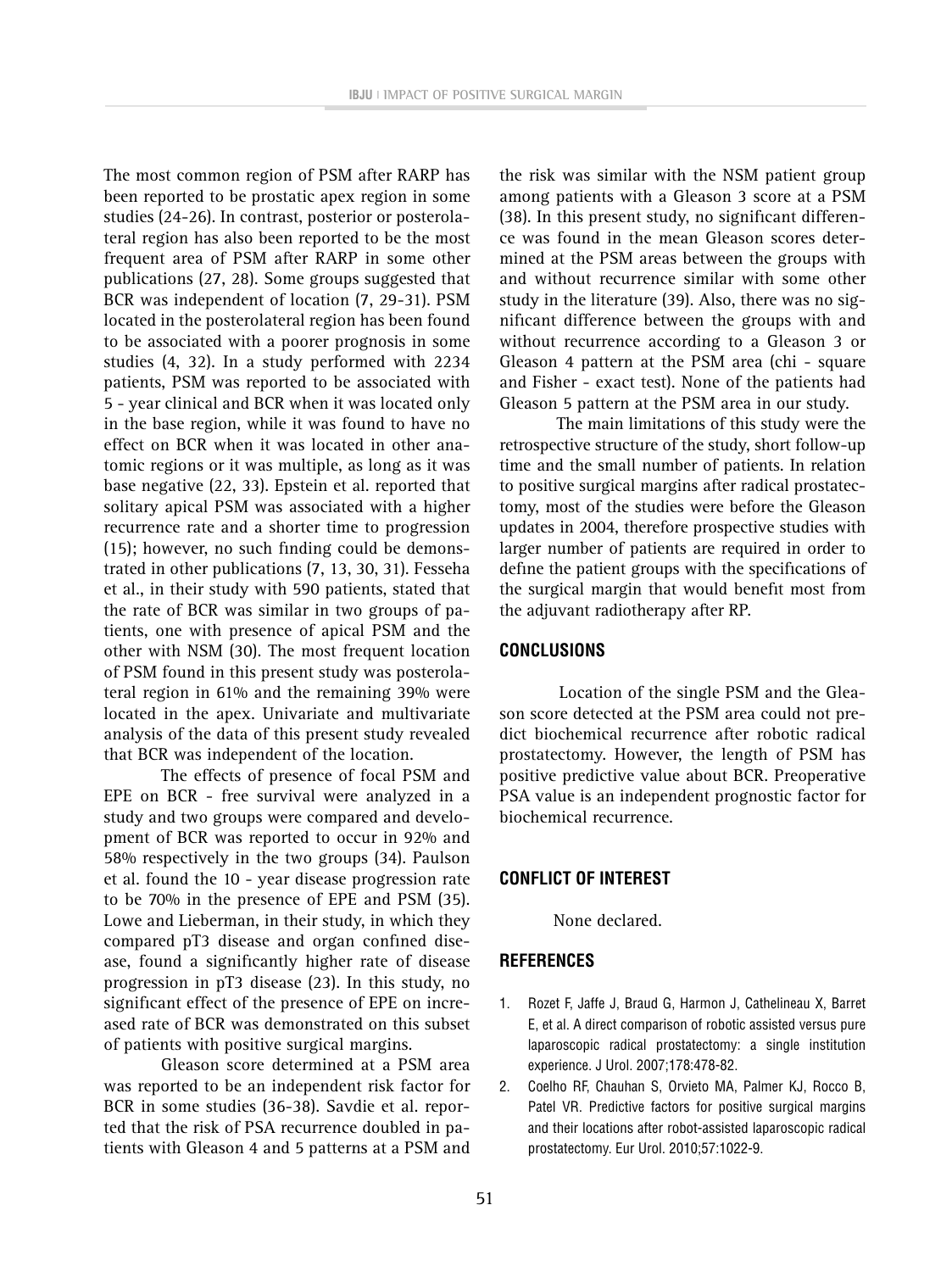- 3. Alkhateeb S, Alibhai S, Fleshner N, Finelli A, Jewett M, Zlotta A, et al. Impact of positive surgical margins after radical prostatectomy differs by disease risk group. J Urol. 2010;183:145-50.
- 4. Swindle P, Eastham JA, Ohori M, Kattan MW, Wheeler T, Maru N, et al. Do margins matter? The prognostic significance of positive surgical margins in radical prostatectomy specimens. J Urol. 2008;179(5 Suppl):S47-51.
- 5. Wolfram M, Bräutigam R, Engl T, Bentas W, Heitkamp S, Ostwald M, et al. Robotic-assisted laparoscopic radical prostatectomy: the Frankfurt technique. World J Urol. 2003;21:128-32.
- 6. Tan PH, Cheng L, Srigley JR, Griffiths D, Humphrey PA, van der Kwast TH, et al. International Society of Urological Pathology (ISUP) Consensus Conference on Handling and Staging of Radical Prostatectomy Specimens. Working group 5: surgical margins. Mod Pathol. 2011;24:48-57.
- 7. Pettus JA, Weight CJ, Thompson CJ, Middleton RG, Stephenson RA. Biochemical failure in men following radical retropubic prostatectomy: impact of surgical margin status and location. J Urol. 2004;172:129-32.
- 8. Hull GW, Rabbani F, Abbas F, Wheeler TM, Kattan MW, Scardino PT. Cancer control with radical prostatectomy alone in 1,000 consecutive patients. J Urol. 2002;167(2 Pt 1):528-34.
- 9. Stamey TA, Villers AA, McNeal JE, Link PC, Freiha FS. Positive surgical margins at radical prostatectomy: importance of the apical dissection. J Urol. 1990;143:1166-72.
- 10. Tewari A, Sooriakumaran P, Bloch DA, Seshadri-Kreaden U, Hebert AE, Wiklund P. Positive surgical margin and perioperative complication rates of primary surgical treatments for prostate cancer: a systematic review and meta-analysis comparing retropubic, laparoscopic, and robotic prostatectomy. Eur Urol. 2012;62:1-15.
- 11. Vis AN, Schröder FH, van der Kwast TH. The actual value of the surgical margin status as a predictor of disease progression in men with early prostate cancer. Eur Urol. 2006;50:258-65.
- 12. Karakiewicz PI, Eastham JA, Graefen M, Cagiannos I, Stricker PD, Klein E, et al. Prognostic impact of positive surgical margins in surgically treated prostate cancer: multi-institutional assessment of 5831 patients. Urology. 2005;66:1245-50.
- 13. Pfitzenmaier J, Pahernik S, Tremmel T, Haferkamp A, Buse S, Hohenfellner M. Positive surgical margins after radical prostatectomy: do they have an impact on biochemical or clinical progression? BJU Int. 2008;102:1413-8.
- 14. Ohori M, Scardino PT. Localized prostate cancer. Curr Probl Surg. 2002;39:833-957.
- 15. Epstein JI, Pizov G, Walsh PC. Correlation of pathologic findings with progression after radical retropubic prostatectomy. Cancer. 1993;71:3582-93.
- 16. Swindle P, Eastham JA, Ohori M, Kattan MW, Wheeler T, Maru N, et al. Do margins matter? The prognostic significance of positive surgical margins in radical prostatectomy specimens. J Urol. 2005;174:903-7.
- 17. Ohori M, Wheeler TM, Kattan MW, Goto Y, Scardino PT. Prognostic significance of positive surgical margins in radical prostatectomy specimens. J Urol. 1995;154:1818-24.
- 18. Swanson GP, Lerner SP. Positive margins after radical prostatectomy: implications for failure and role of adjuvant treatment. Urol Oncol. 2013;31:531-41.
- 19. Fromont G, Cathelineau X, Rozet F, Prapotnich D, Validire P, Vallancien G. Impact of margin size on the incidence of local residual tumor after laparoscopic radical prostatectomy. J Urol. 2004;172(5 Pt 1):1845-7.
- 20. Stephenson AJ, Wood DP, Kattan MW, Klein EA, Scardino PT, Eastham JA, et al. Location, extent and number of positive surgical margins do not improve accuracy of predicting prostate cancer recurrence after radical prostatectomy. J Urol. 2009;182:1357-63.
- 21. Shikanov S, Song J, Royce C, Al-Ahmadie H, Zorn K, Steinberg G, et al. Length of positive surgical margin after radical prostatectomy as a predictor of biochemical recurrence. J Urol. 2009;182:139-44.
- 22. Blute ML, Bostwick DG, Bergstralh EJ, Slezak JM, Martin SK, Amling CL, et al. Anatomic site-specific positive margins in organ-confined prostate cancer and its impact on outcome after radical prostatectomy. Urology. 1997;50:733-9.
- 23. Lowe BA, Lieberman SF. Disease recurrence and progression in untreated pathologic stage T3 prostate cancer: selecting the patient for adjuvant therapy. J Urol. 1997;158:1452-6.
- 24. Patel VR, Coelho RF, Rocco B, Orvieto M, Sivaraman A, Palmer KJ, et al. Positive surgical margins after robotic assisted radical prostatectomy: a multi-institutional study. J Urol. 2011;186:511-6.
- 25. Smith JA Jr, Chan RC, Chang SS, Herrell SD, Clark PE, Baumgartner R, et al. A comparison of the incidence and location of positive surgical margins in robotic assisted laparoscopic radical prostatectomy and open retropubic radical prostatectomy. J Urol. 2007;178:2385-9.
- 26. Shah O, Melamed J, Lepor H. Analysis of apical soft tissue margins during radical retropubic prostatectomy. J Urol. 2001;165(6 Pt 1):1943-8.